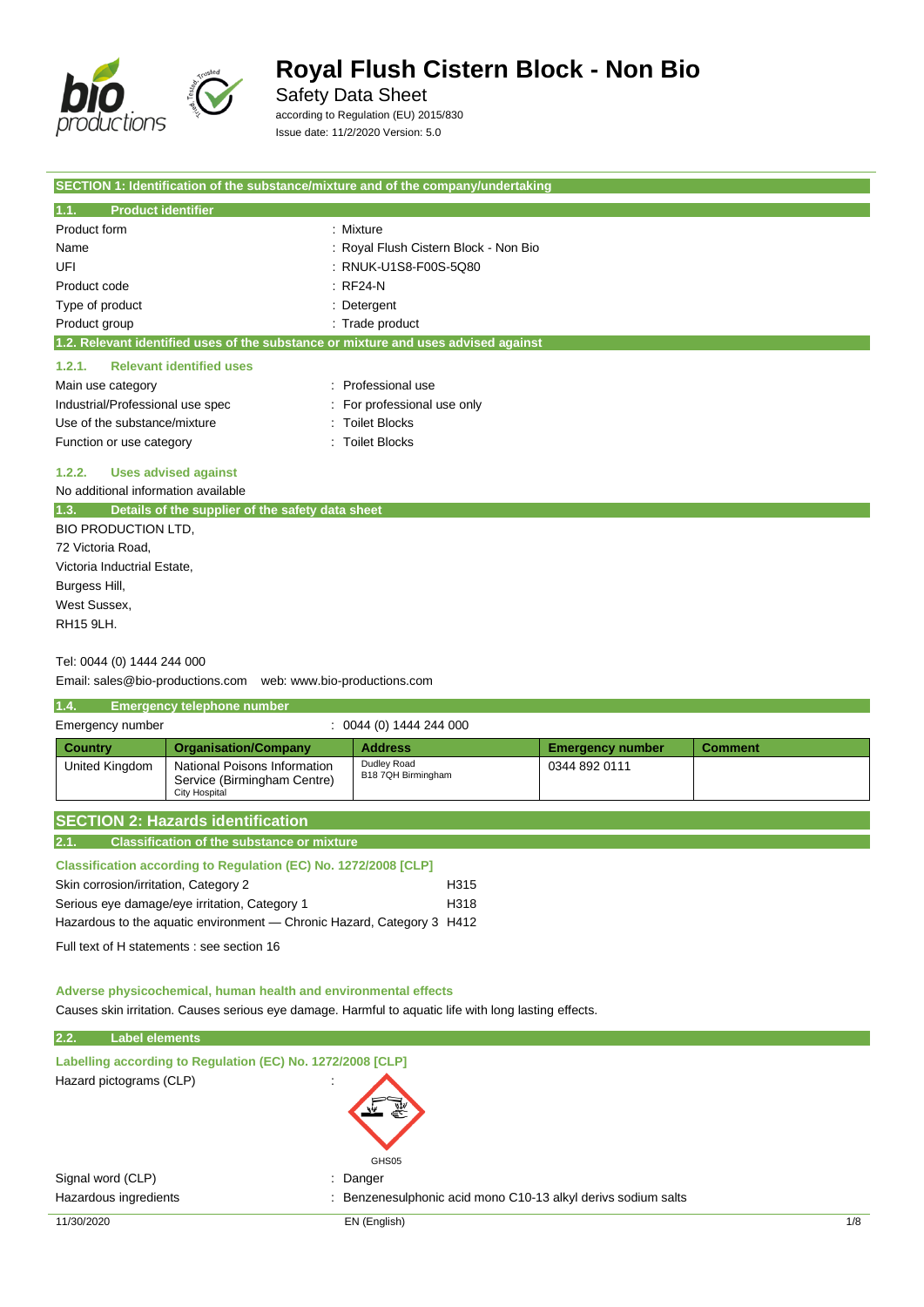# Safety Data Sheet

according to Regulation (EU) 2015/830

| Hazard statements (CLP)        | : H315 - Causes skin irritation.<br>H318 - Causes serious eye damage.<br>H412 - Harmful to aquatic life with long lasting effects.                                                                                                                                                                                                                                                                                                                                                                                                                                                                                                                                                                                   |
|--------------------------------|----------------------------------------------------------------------------------------------------------------------------------------------------------------------------------------------------------------------------------------------------------------------------------------------------------------------------------------------------------------------------------------------------------------------------------------------------------------------------------------------------------------------------------------------------------------------------------------------------------------------------------------------------------------------------------------------------------------------|
| Precautionary statements (CLP) | : P102 - Keep out of reach of children.<br>P264 - Wash hands thoroughly after handling.<br>P273 - Avoid release to the environment.<br>P280 - Wear protective gloves/protective clothing/eye protection/face protection<br>P302+P352 - IF ON SKIN: Wash with plenty of soap and water.<br>P305+P351+P338 - IF IN EYES: Rinse cautiously with water for several minutes. Remove<br>contact lenses, if present and easy to do. Continue rinsing.<br>P310 - Immediately call a POISON CENTER or doctor/physician.<br>P332+P313 - If skin irritation occurs: Get medical advice/attention.<br>P362+P364 - Take off contaminated clothing and wash it before reuse.<br>P501 - Dispose in accordance with local regulation |
| <b>EUH-statements</b>          | EUH208 - Contains (R)-p-mentha-1,8-diene; d-limonene(5989-27-5), eucalyptol(470-82-6). May<br>produce an allergic reaction.                                                                                                                                                                                                                                                                                                                                                                                                                                                                                                                                                                                          |

### **2.3. Other hazards**

No additional information available

# **SECTION 3: Composition/information on ingredients**

### **3.1. Substances**

Not applicable

 $\overline{1}$ 

## **3.2. Mixtures**

| <b>Name</b>                                                    | <b>Product identifier</b>                                                                              | $\%$                                    | <b>Classification according to</b><br><b>Requlation (EC) No.</b><br>1272/2008 [CLP]                                                             |  |
|----------------------------------------------------------------|--------------------------------------------------------------------------------------------------------|-----------------------------------------|-------------------------------------------------------------------------------------------------------------------------------------------------|--|
| Benzenesulphonic acid mono C10-13 alkyl derivs sodium<br>salts | (CAS-No.) 68411-30-3<br>(EC-No.) 270-115-0<br>(REACH-no) 01-2119489428-22                              | $10 - 30$                               | Acute Tox. 4 (Oral), H302<br>Skin Irrit. 2, H315<br>Eye Dam. 1, H318<br>Aquatic Chronic 3, H412                                                 |  |
| sodium carbonate                                               | (CAS-No.) 497-19-8<br>(EC-No.) 207-838-8<br>(EC Index-No.) 011-005-00-2<br>(REACH-no) 01-2119485498-19 | $1 - 3$                                 | Eye Irrit. 2, H319                                                                                                                              |  |
| eucalyptol                                                     | (CAS-No.) 470-82-6<br>(EC-No.) 207-431-5                                                               | $0.1 - 1$                               | Flam. Lig. 3, H226<br>Skin Sens. 1B, H317                                                                                                       |  |
| (R)-p-mentha-1,8-diene; d-limonene                             | (CAS-No.) 5989-27-5<br>(EC-No.) 227-813-5<br>(EC Index-No.) 601-029-00-7                               | $0.1 - 1$                               | Flam. Liq. 3, H226<br>Skin Irrit. 2, H315<br><b>Skin Sens. 1. H317</b><br>Aquatic Acute 1, H400<br>Aquatic Chronic 1, H410                      |  |
| bronopol (INN); 2-bromo-2-nitropropane-1,3-diol                | (CAS-No.) 52-51-7<br>(EC-No.) 200-143-0<br>(EC Index-No.) 603-085-00-8                                 | $0.1 - 1$                               | Acute Tox. 3 (Oral), H301<br>Acute Tox. 4 (Dermal), H312<br>Skin Irrit. 2, H315<br>Eye Dam. 1, H318<br>STOT SE 3, H335<br>Aquatic Acute 1, H400 |  |
| <b>Specific concentration limits:</b>                          |                                                                                                        |                                         |                                                                                                                                                 |  |
| <b>Name</b>                                                    | <b>Product identifier</b>                                                                              | <b>Specific concentration limits</b>    |                                                                                                                                                 |  |
| Benzenesulphonic acid mono C10-13 alkyl derivs sodium          | (CAS-No.) 68411-30-3                                                                                   | (65 ≤C < 100) Acute Tox, 4 (Oral), H302 |                                                                                                                                                 |  |

#### Full text of H-statements: see section 16

| <b>SECTION 4: First aid measures</b>             |                                                                                                                                                                                                                    |
|--------------------------------------------------|--------------------------------------------------------------------------------------------------------------------------------------------------------------------------------------------------------------------|
| 4.1.<br><b>Description of first aid measures</b> |                                                                                                                                                                                                                    |
| First-aid measures general                       | : If you feel unwell, seek medical advice (show the label where possible).                                                                                                                                         |
| First-aid measures after inhalation              | : Remove person to fresh air and keep comfortable for breathing.                                                                                                                                                   |
| First-aid measures after skin contact            | : Wash skin with plenty of water. Take off contaminated clothing. If skin irritation occurs: Get<br>medical advice/attention.                                                                                      |
| First-aid measures after eye contact             | : Rinse cautiously with water for several minutes. Remove contact lenses, if present and easy to<br>do. Continue rinsing. Call a physician immediately.                                                            |
| First-aid measures after ingestion               | : Never give anything by mouth to an unconscious person. Drink plenty of water. Do not induce<br>vomiting. Call a POISON CENTER/doctor if you feel unwell. Call a poison center or a doctor if<br>you feel unwell. |

(EC-No.) 270-115-0

(REACH-no) 01-2119489428-22

salts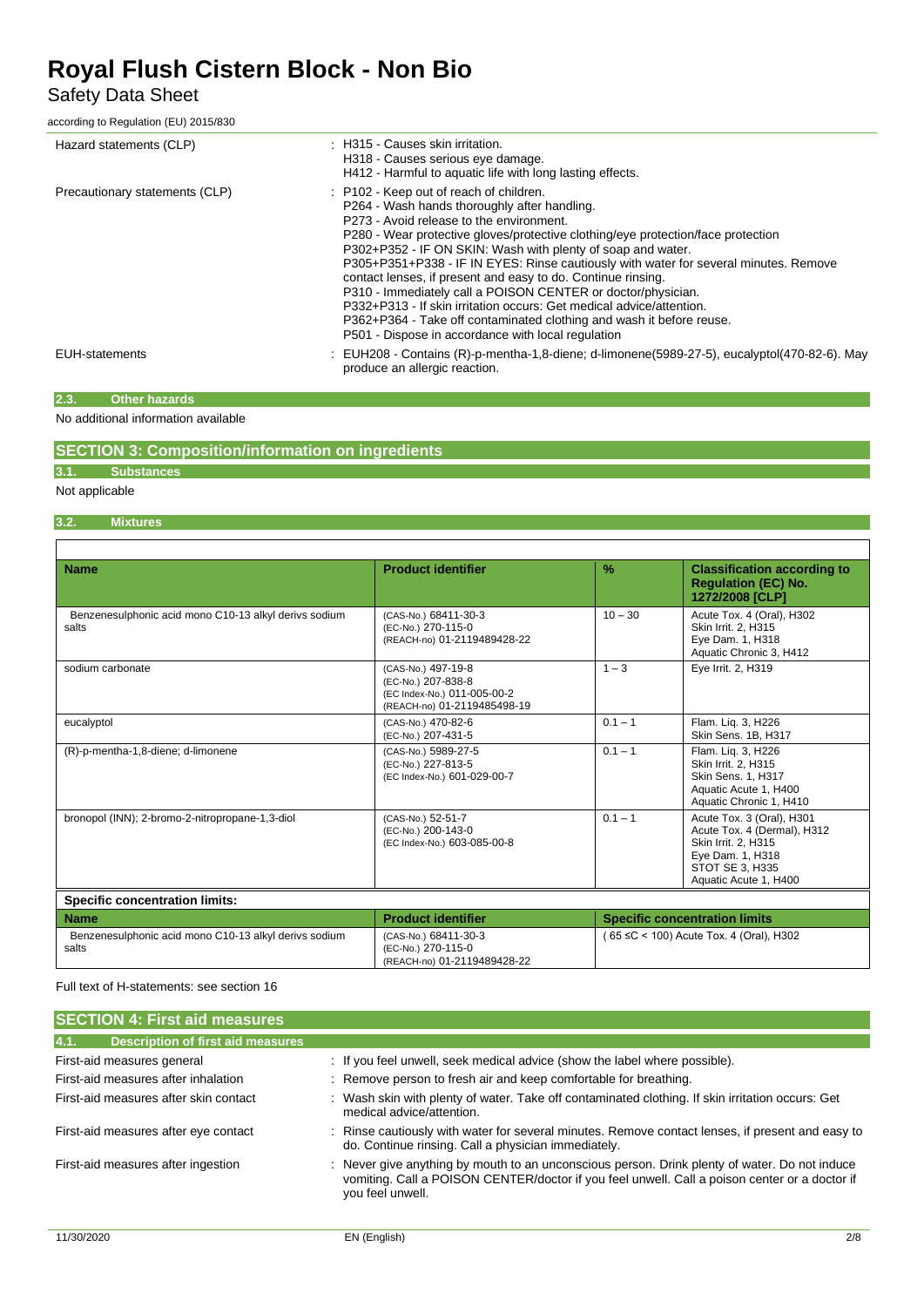Safety Data Sheet

according to Regulation (EU) 2015/830

| 4.2.<br>Most important symptoms and effects, both acute and delayed         |                                                                                                                                                              |
|-----------------------------------------------------------------------------|--------------------------------------------------------------------------------------------------------------------------------------------------------------|
| Symptoms/effects                                                            | Not expected to present a significant hazard under anticipated conditions of normal use.                                                                     |
| Symptoms/effects after inhalation                                           | None under normal use.                                                                                                                                       |
| Symptoms/effects after skin contact                                         | Irritation.                                                                                                                                                  |
| Symptoms/effects after eye contact                                          | Serious damage to eyes.                                                                                                                                      |
| Symptoms/effects after ingestion                                            | May cause irritation to the digestive tract.                                                                                                                 |
| 4.3.                                                                        | Indication of any immediate medical attention and special treatment needed                                                                                   |
| Treat symptomatically.                                                      |                                                                                                                                                              |
| <b>SECTION 5: Firefighting measures</b>                                     |                                                                                                                                                              |
| <b>Extinguishing media</b>                                                  |                                                                                                                                                              |
| Suitable extinguishing media                                                | The product is not flammable. Use extinguishing agent suitable for surrounding fire. Water<br>spray. Dry powder. Foam.                                       |
| Special hazards arising from the substance or mixture<br>5.2.               |                                                                                                                                                              |
| Fire hazard                                                                 | Not flammable.                                                                                                                                               |
| <b>Explosion hazard</b>                                                     | Product is not explosive.                                                                                                                                    |
| Hazardous decomposition products in case of<br>fire                         | Toxic fumes may be released.                                                                                                                                 |
| <b>Advice for firefighters</b><br>5.3.                                      |                                                                                                                                                              |
| Firefighting instructions                                                   | Exercise caution when fighting any chemical fire.                                                                                                            |
| Protection during firefighting                                              | Do not attempt to take action without suitable protective equipment. Self-contained breathing<br>apparatus. Complete protective clothing.                    |
| <b>SECTION 6: Accidental release measures</b>                               |                                                                                                                                                              |
| Personal precautions, protective equipment and emergency procedures<br>6.1. |                                                                                                                                                              |
| 6.1.1.<br>For non-emergency personnel                                       |                                                                                                                                                              |
| Emergency procedures                                                        | : Ventilate spillage area. Avoid contact with skin and eyes.                                                                                                 |
|                                                                             |                                                                                                                                                              |
| 6.1.2.<br>For emergency responders<br>Protective equipment                  | Do not attempt to take action without suitable protective equipment. For further information<br>refer to section 8: "Exposure controls/personal protection". |
| 6.2.<br><b>Environmental precautions</b>                                    |                                                                                                                                                              |
| Avoid release to the environment.                                           |                                                                                                                                                              |
| Methods and material for containment and cleaning up<br>6.3.                |                                                                                                                                                              |
| Methods for cleaning up                                                     | Mechanically recover the product. Collect spillage.                                                                                                          |
| Other information                                                           | : Dispose of materials or solid residues at an authorized site.                                                                                              |
| 6.4.<br><b>Reference to other sections</b>                                  |                                                                                                                                                              |
|                                                                             | For further information refer to section 13. For further information refer to section 8: "Exposure controls/personal protection".                            |
| <b>SECTION 7: Handling and storage</b>                                      |                                                                                                                                                              |
| <b>Precautions for safe handling</b>                                        |                                                                                                                                                              |
| Precautions for safe handling                                               | Ensure good ventilation of the work station. Avoid contact with skin and eyes. Wear personal<br>protective equipment.                                        |
| Hygiene measures                                                            | Wash contaminated clothing before reuse. Do not eat, drink or smoke when using this product.<br>Always wash hands after handling the product.                |
| Conditions for safe storage, including any incompatibilities<br>7.2.        |                                                                                                                                                              |
| Technical measures                                                          | : Does not require any specific or particular technical measures.                                                                                            |
| Storage conditions                                                          | Store in a well-ventilated place. Keep cool.                                                                                                                 |
| Special rules on packaging                                                  | Keep only in original container.                                                                                                                             |
| <b>Specific end use(s)</b><br>7.3.                                          |                                                                                                                                                              |
| No additional information available                                         |                                                                                                                                                              |
| <b>SECTION 8: Exposure controls/personal protection</b>                     |                                                                                                                                                              |
| <b>Control parameters</b>                                                   |                                                                                                                                                              |
|                                                                             |                                                                                                                                                              |

No additional information available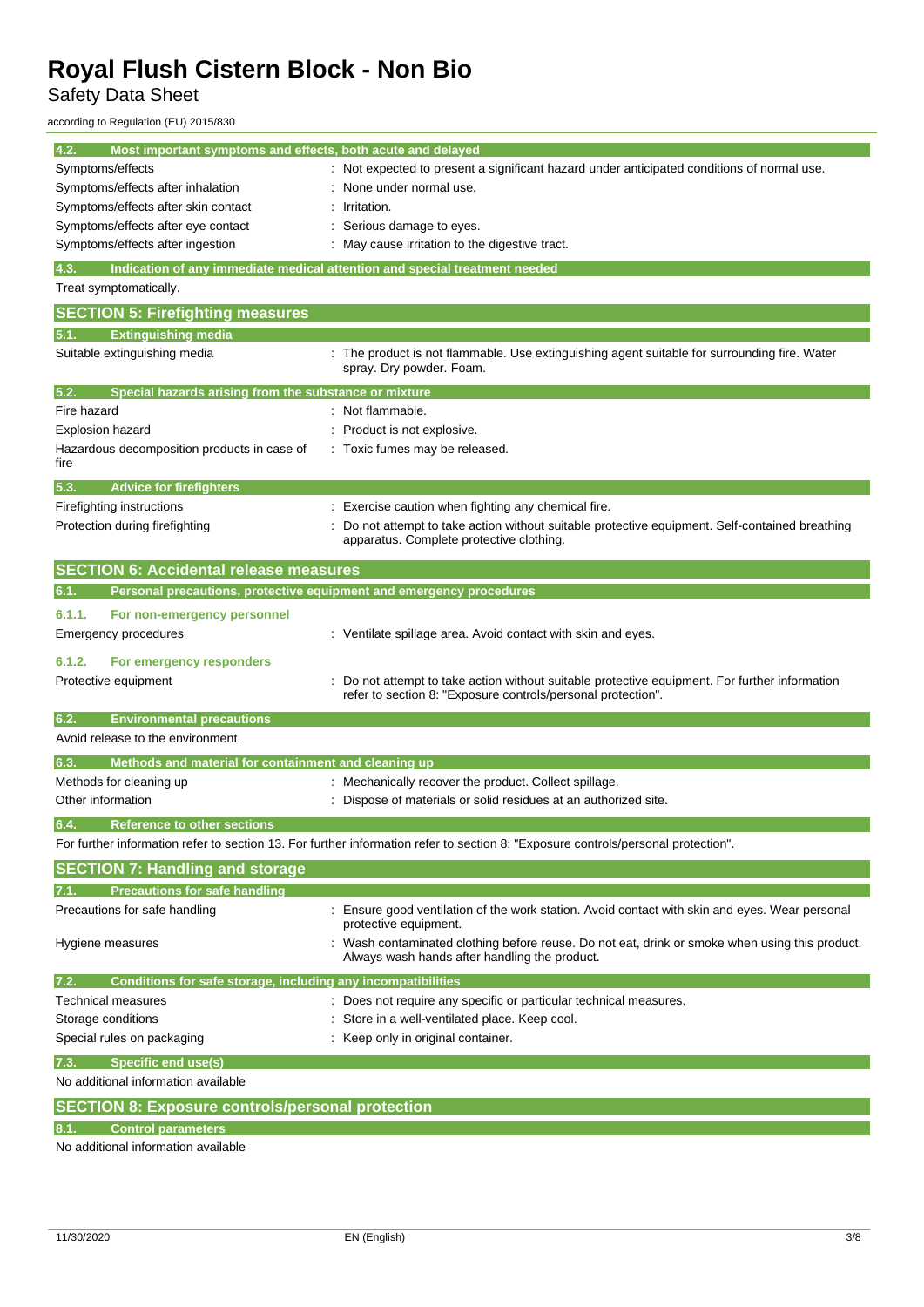Safety Data Sheet

according to Regulation (EU) 2015/830

## **8.2. Exposure controls**

#### **Appropriate engineering controls:**

Ensure good ventilation of the work station.

#### **Hand protection:**

Protective gloves

| Type              | <b>Material</b>                             | Permeation | Thickness (mm) | Penetration | <b>Standard</b> |
|-------------------|---------------------------------------------|------------|----------------|-------------|-----------------|
| Disposable gloves | Butyl rubber,<br>Polyvinylchloride<br>(PVC) |            |                |             |                 |

# **Eye protection:**

Safety glasses

### **Skin and body protection:**

Wear suitable protective clothing

### **Respiratory protection:**

In case of insufficient ventilation, wear suitable respiratory equipment



#### **Environmental exposure controls:**

Avoid release to the environment.

| <b>SECTION 9: Physical and chemical properties</b>            |                                  |
|---------------------------------------------------------------|----------------------------------|
| Information on basic physical and chemical properties<br>9.1. |                                  |
| Physical state                                                | : Solid                          |
| Appearance                                                    | Blue.                            |
| Colour                                                        | Blue.                            |
| Odour                                                         | fruity odour.                    |
| Odour threshold                                               | No data available                |
| рH                                                            | No data available                |
| pH solution                                                   | 8 (51) %                         |
| Relative evaporation rate (butylacetate=1)                    | No data available                |
| Melting point                                                 | No data available                |
| Freezing point                                                | Not applicable                   |
| Boiling point                                                 | No data available                |
| Flash point                                                   | Not applicable                   |
| Auto-ignition temperature                                     | Not applicable                   |
| Decomposition temperature                                     | No data available                |
| Flammability (solid, gas)                                     | Non flammable.                   |
| Vapour pressure                                               | No data available                |
| Relative vapour density at 20 °C                              | No data available                |
| Relative density                                              | Not applicable                   |
| Solubility                                                    | Soluble in water.                |
| Partition coefficient n-octanol/water (Log Pow)               | No data available                |
| Viscosity, kinematic                                          | Not applicable                   |
| Viscosity, dynamic                                            | No data available                |
| <b>Explosive properties</b>                                   | Product is not explosive.        |
| Oxidising properties                                          | Oxidising solids Not applicable. |
| <b>Explosive limits</b>                                       | Not applicable                   |
| 9.2.<br><b>Other information</b>                              |                                  |

No additional information available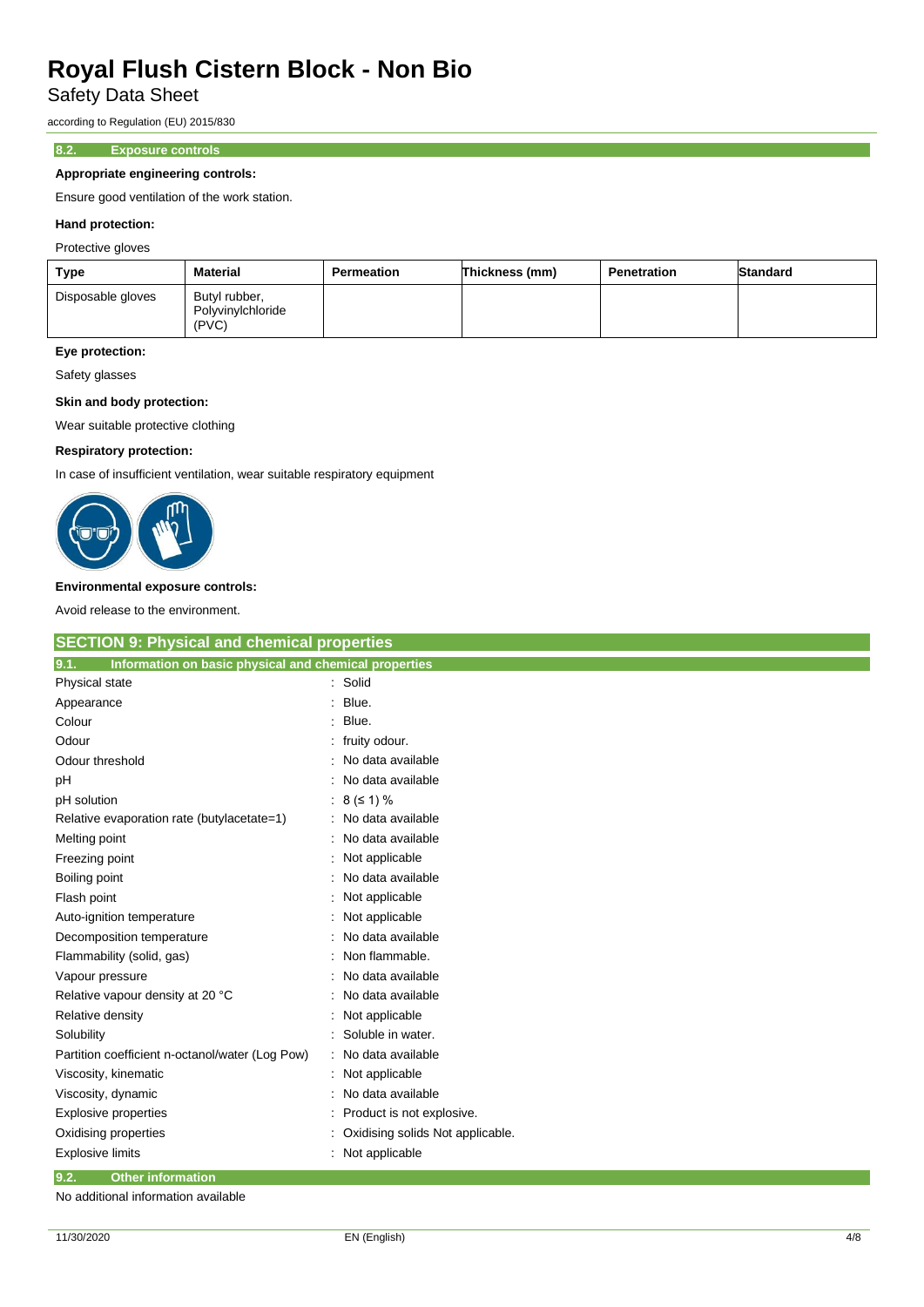# Safety Data Sheet

according to Regulation (EU) 2015/830

| <b>SECTION 10: Stability and reactivity</b>                              |                                                                                                      |  |  |
|--------------------------------------------------------------------------|------------------------------------------------------------------------------------------------------|--|--|
| Reactivity<br>10.1.                                                      |                                                                                                      |  |  |
|                                                                          | The product is non-reactive under normal conditions of use, storage and transport.                   |  |  |
| 10.2.<br><b>Chemical stability</b>                                       |                                                                                                      |  |  |
| Stable under normal conditions.                                          |                                                                                                      |  |  |
| <b>Possibility of hazardous reactions</b><br>10.3.                       |                                                                                                      |  |  |
| No dangerous reactions known under normal conditions of use.             |                                                                                                      |  |  |
| <b>Conditions to avoid</b><br>10.4.                                      |                                                                                                      |  |  |
| None under recommended storage and handling conditions (see section 7).  |                                                                                                      |  |  |
| 10.5.<br>Incompatible materials                                          |                                                                                                      |  |  |
| Strong bases. Strong acids.                                              |                                                                                                      |  |  |
| 10.6.<br><b>Hazardous decomposition products</b>                         |                                                                                                      |  |  |
|                                                                          | Under normal conditions of storage and use, hazardous decomposition products should not be produced. |  |  |
| <b>SECTION 11: Toxicological information</b>                             |                                                                                                      |  |  |
| 11.1. Information on toxicological effects                               |                                                                                                      |  |  |
| Acute toxicity                                                           | : Not classified                                                                                     |  |  |
| Benzenesulphonic acid mono C10-13 alkyl derivs sodium salts (68411-30-3) |                                                                                                      |  |  |
| LD50 oral                                                                | 1080 mg/kg bodyweight                                                                                |  |  |
| LD50 dermal                                                              | > 2000 mg/kg bodyweight                                                                              |  |  |
| sodium carbonate (497-19-8)                                              |                                                                                                      |  |  |
| LD50 oral                                                                | 4090 mg/kg bodyweight                                                                                |  |  |
| LD50 dermal                                                              | > 2000 mg/kg bodyweight                                                                              |  |  |
| LC50 Inhalation - Rat (Dust/Mist)                                        | 2300 mg/m <sup>3</sup>                                                                               |  |  |
| bronopol (INN); 2-bromo-2-nitropropane-1,3-diol (52-51-7)                |                                                                                                      |  |  |
| LD50 oral rat                                                            | 180 mg/kg                                                                                            |  |  |
| LD50 oral                                                                | 180 mg/kg bodyweight                                                                                 |  |  |
| LD50 dermal rat                                                          | 1600 mg/kg                                                                                           |  |  |
| LD50 dermal                                                              | 1600 mg/kg bodyweight                                                                                |  |  |
| LC50 Inhalation - Rat                                                    | $> 5000$ mg/m <sup>3</sup>                                                                           |  |  |
| LC50 Inhalation - Rat (Dust/Mist)                                        | $> 5000$ mg/l/4h                                                                                     |  |  |
| Skin corrosion/irritation                                                | : Causes skin irritation.                                                                            |  |  |
| Serious eye damage/irritation                                            | Causes serious eye damage.                                                                           |  |  |
| Respiratory or skin sensitisation                                        | Not classified                                                                                       |  |  |
| Germ cell mutagenicity                                                   | Not classified                                                                                       |  |  |
| Carcinogenicity                                                          | : Not classified                                                                                     |  |  |
| Reproductive toxicity                                                    | : Not classified                                                                                     |  |  |
| STOT-single exposure                                                     | : Not classified                                                                                     |  |  |
| STOT-repeated exposure                                                   | : Not classified                                                                                     |  |  |
| Aspiration hazard                                                        | : Not classified                                                                                     |  |  |

|                                                                          | <b>SECTION 12: Ecological information</b> |                                                      |  |  |
|--------------------------------------------------------------------------|-------------------------------------------|------------------------------------------------------|--|--|
| 12.1.                                                                    | <b>Toxicity</b>                           |                                                      |  |  |
| Ecology - general                                                        |                                           | : Harmful to aquatic life with long lasting effects. |  |  |
| Benzenesulphonic acid mono C10-13 alkyl derivs sodium salts (68411-30-3) |                                           |                                                      |  |  |

| LC50 fish 1                    | $1.67$ mg/l                       |  |
|--------------------------------|-----------------------------------|--|
| EC50 other aquatic organisms 1 | 2.9 mg/l EC50 waterflea (48 h)    |  |
| EC50 other aquatic organisms 2 | 127.9 mg/l IC50 algea (72 h) mg/l |  |
| EC50 72h algae (1)             | 29 mg/l                           |  |
| sodium carbonate (497-19-8)    |                                   |  |
|                                |                                   |  |
| LC50 fish 1                    | 300 mg/l                          |  |
| EC50 other aquatic organisms 1 | 265 mg/l                          |  |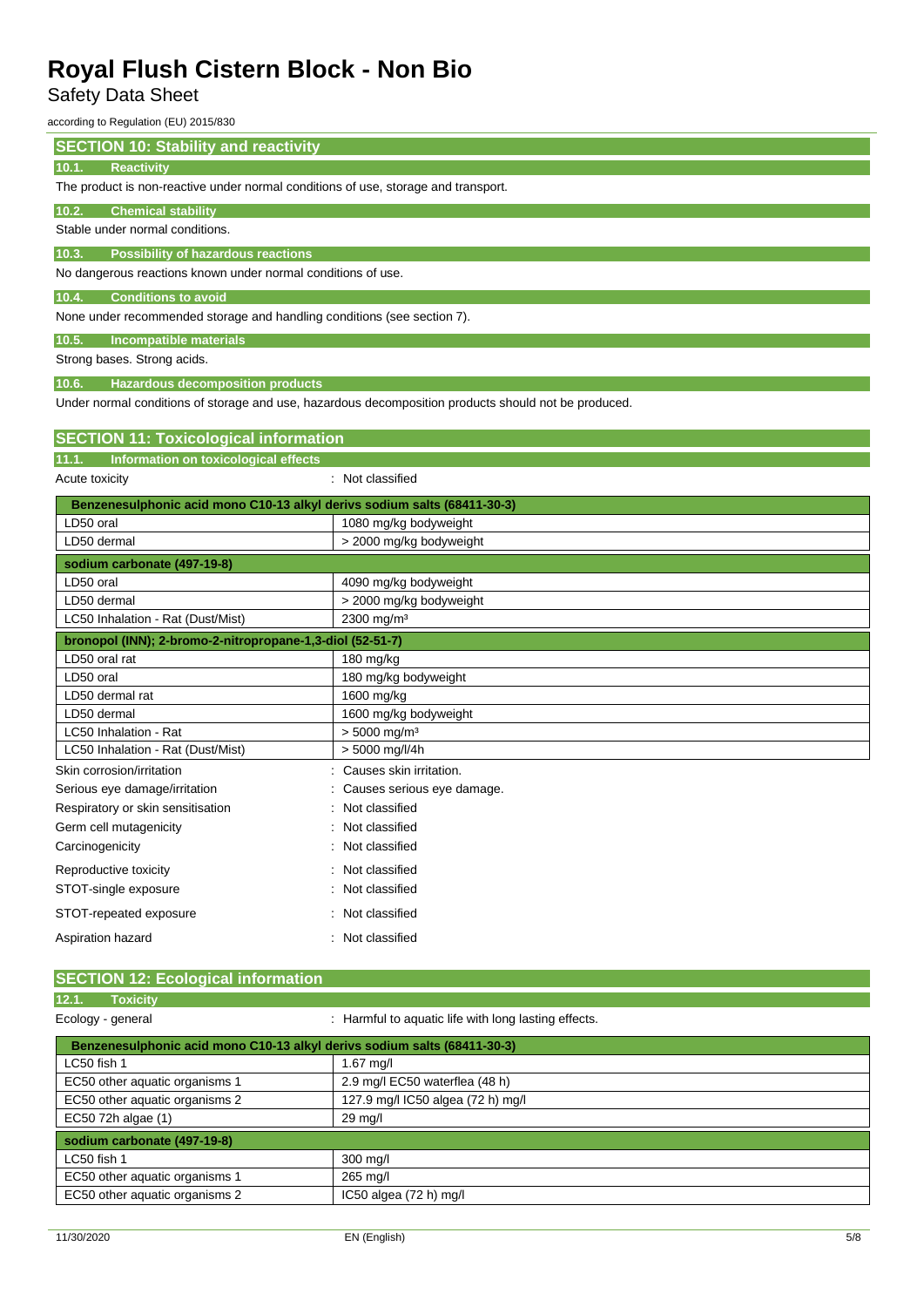Safety Data Sheet

according to Regulation (EU) 2015/830

| bronopol (INN); 2-bromo-2-nitropropane-1,3-diol (52-51-7) |                                                                                              |                                                                                                                                                                                                                                                                                                                                                                                                                  |                                 |                |                |  |
|-----------------------------------------------------------|----------------------------------------------------------------------------------------------|------------------------------------------------------------------------------------------------------------------------------------------------------------------------------------------------------------------------------------------------------------------------------------------------------------------------------------------------------------------------------------------------------------------|---------------------------------|----------------|----------------|--|
| LC50 fish 1                                               |                                                                                              | 20 mg/l                                                                                                                                                                                                                                                                                                                                                                                                          |                                 |                |                |  |
| EC50 Daphnia 1                                            |                                                                                              | $1.6$ mg/                                                                                                                                                                                                                                                                                                                                                                                                        |                                 |                |                |  |
| EC50 other aquatic organisms 1                            |                                                                                              | 1.4 mg/l EC50 waterflea (48 h)                                                                                                                                                                                                                                                                                                                                                                                   |                                 |                |                |  |
| EC50 other aquatic organisms 2                            |                                                                                              |                                                                                                                                                                                                                                                                                                                                                                                                                  | 0.4 mg/l IC50 algea (72 h) mg/l |                |                |  |
|                                                           |                                                                                              |                                                                                                                                                                                                                                                                                                                                                                                                                  |                                 |                |                |  |
| 12.2.<br><b>Persistence and degradability</b>             |                                                                                              |                                                                                                                                                                                                                                                                                                                                                                                                                  |                                 |                |                |  |
| Royal Flush Cistern Block - Non Bio                       |                                                                                              |                                                                                                                                                                                                                                                                                                                                                                                                                  |                                 |                |                |  |
| Persistence and degradability                             |                                                                                              | Biodegradable. The surfactant(s) contained in this preparation complies (comply) with the<br>biodegradability criteria as laid down in Regulation (EC) No. 648/2004 on detergents. Data to<br>support this assertion are held at the disposal of the competent authorities of the Member<br>States and will be made available to them, at their direct request or at the request of a<br>detergent manufacturer. |                                 |                |                |  |
| 12.3.<br><b>Bioaccumulative potential</b>                 |                                                                                              |                                                                                                                                                                                                                                                                                                                                                                                                                  |                                 |                |                |  |
| Royal Flush Cistern Block - Non Bio                       |                                                                                              |                                                                                                                                                                                                                                                                                                                                                                                                                  |                                 |                |                |  |
| Bioaccumulative potential                                 |                                                                                              |                                                                                                                                                                                                                                                                                                                                                                                                                  | No bioaccumulation.             |                |                |  |
| sodium carbonate (497-19-8)                               |                                                                                              |                                                                                                                                                                                                                                                                                                                                                                                                                  |                                 |                |                |  |
| Partition coefficient n-octanol/water (Log Pow)           |                                                                                              | $-6.19$                                                                                                                                                                                                                                                                                                                                                                                                          |                                 |                |                |  |
| 12.4.<br><b>Mobility in soil</b>                          |                                                                                              |                                                                                                                                                                                                                                                                                                                                                                                                                  |                                 |                |                |  |
| <b>Royal Flush Cistern Block - Non Bio</b>                |                                                                                              |                                                                                                                                                                                                                                                                                                                                                                                                                  |                                 |                |                |  |
| Ecology - soil                                            |                                                                                              |                                                                                                                                                                                                                                                                                                                                                                                                                  | Adsorbs into the soil.          |                |                |  |
|                                                           |                                                                                              |                                                                                                                                                                                                                                                                                                                                                                                                                  |                                 |                |                |  |
| 12.5.                                                     | <b>Results of PBT and vPvB assessment</b>                                                    |                                                                                                                                                                                                                                                                                                                                                                                                                  |                                 |                |                |  |
| No additional information available                       |                                                                                              |                                                                                                                                                                                                                                                                                                                                                                                                                  |                                 |                |                |  |
| <b>Other adverse effects</b><br>12.6.                     |                                                                                              |                                                                                                                                                                                                                                                                                                                                                                                                                  |                                 |                |                |  |
| No additional information available                       |                                                                                              |                                                                                                                                                                                                                                                                                                                                                                                                                  |                                 |                |                |  |
| <b>SECTION 13: Disposal considerations</b>                |                                                                                              |                                                                                                                                                                                                                                                                                                                                                                                                                  |                                 |                |                |  |
| <b>Waste treatment methods</b><br>13.1.                   |                                                                                              |                                                                                                                                                                                                                                                                                                                                                                                                                  |                                 |                |                |  |
| Regional legislation (waste)                              |                                                                                              |                                                                                                                                                                                                                                                                                                                                                                                                                  |                                 |                |                |  |
| Waste treatment methods                                   |                                                                                              | Disposal must be done according to official regulations.                                                                                                                                                                                                                                                                                                                                                         |                                 |                |                |  |
| Product/Packaging disposal recommendations                |                                                                                              | Dispose of contents/container in accordance with licensed collector's sorting instructions.<br>Dispose in a safe manner in accordance with local/national regulations.                                                                                                                                                                                                                                           |                                 |                |                |  |
|                                                           |                                                                                              |                                                                                                                                                                                                                                                                                                                                                                                                                  |                                 |                |                |  |
| <b>SECTION 14: Transport information</b>                  |                                                                                              |                                                                                                                                                                                                                                                                                                                                                                                                                  |                                 |                |                |  |
| In accordance with ADR / RID / IMDG / IATA / ADN          |                                                                                              |                                                                                                                                                                                                                                                                                                                                                                                                                  |                                 |                |                |  |
| <b>ADR</b>                                                | <b>IMDG</b>                                                                                  |                                                                                                                                                                                                                                                                                                                                                                                                                  | <b>IATA</b>                     | <b>ADN</b>     | <b>RID</b>     |  |
| 14.1.<br><b>UN number</b>                                 |                                                                                              |                                                                                                                                                                                                                                                                                                                                                                                                                  |                                 |                |                |  |
| Not applicable                                            | Not applicable                                                                               |                                                                                                                                                                                                                                                                                                                                                                                                                  | Not applicable                  | Not applicable | Not applicable |  |
| 14.2.<br>UN proper shipping name                          |                                                                                              |                                                                                                                                                                                                                                                                                                                                                                                                                  |                                 |                |                |  |
| Not applicable                                            | Not applicable                                                                               |                                                                                                                                                                                                                                                                                                                                                                                                                  | Not applicable                  | Not applicable | Not applicable |  |
| Not applicable                                            | Not applicable                                                                               |                                                                                                                                                                                                                                                                                                                                                                                                                  | Not applicable                  | Not applicable | Not applicable |  |
|                                                           |                                                                                              |                                                                                                                                                                                                                                                                                                                                                                                                                  |                                 |                |                |  |
| <b>Transport hazard class(es)</b><br>14.3.                |                                                                                              |                                                                                                                                                                                                                                                                                                                                                                                                                  |                                 |                |                |  |
| Not applicable                                            | Not applicable                                                                               |                                                                                                                                                                                                                                                                                                                                                                                                                  | Not applicable                  | Not applicable | Not applicable |  |
| Not applicable                                            | Not applicable                                                                               |                                                                                                                                                                                                                                                                                                                                                                                                                  | Not applicable                  | Not applicable | Not applicable |  |
| 14.4.<br><b>Packing group</b>                             |                                                                                              |                                                                                                                                                                                                                                                                                                                                                                                                                  |                                 |                |                |  |
| Not applicable                                            | Not applicable                                                                               |                                                                                                                                                                                                                                                                                                                                                                                                                  | Not applicable                  | Not applicable | Not applicable |  |
| 14.5.<br><b>Environmental hazards</b><br>Not applicable   |                                                                                              |                                                                                                                                                                                                                                                                                                                                                                                                                  |                                 |                |                |  |
| Not applicable                                            | Not applicable<br>Not applicable<br>Not applicable<br>No supplementary information available |                                                                                                                                                                                                                                                                                                                                                                                                                  |                                 |                |                |  |
|                                                           |                                                                                              |                                                                                                                                                                                                                                                                                                                                                                                                                  |                                 |                |                |  |

### **14.6. Special precautions for user**

**- Overland transport**

Not applicable

**- Transport by sea**

Not applicable

**- Air transport**

Not applicable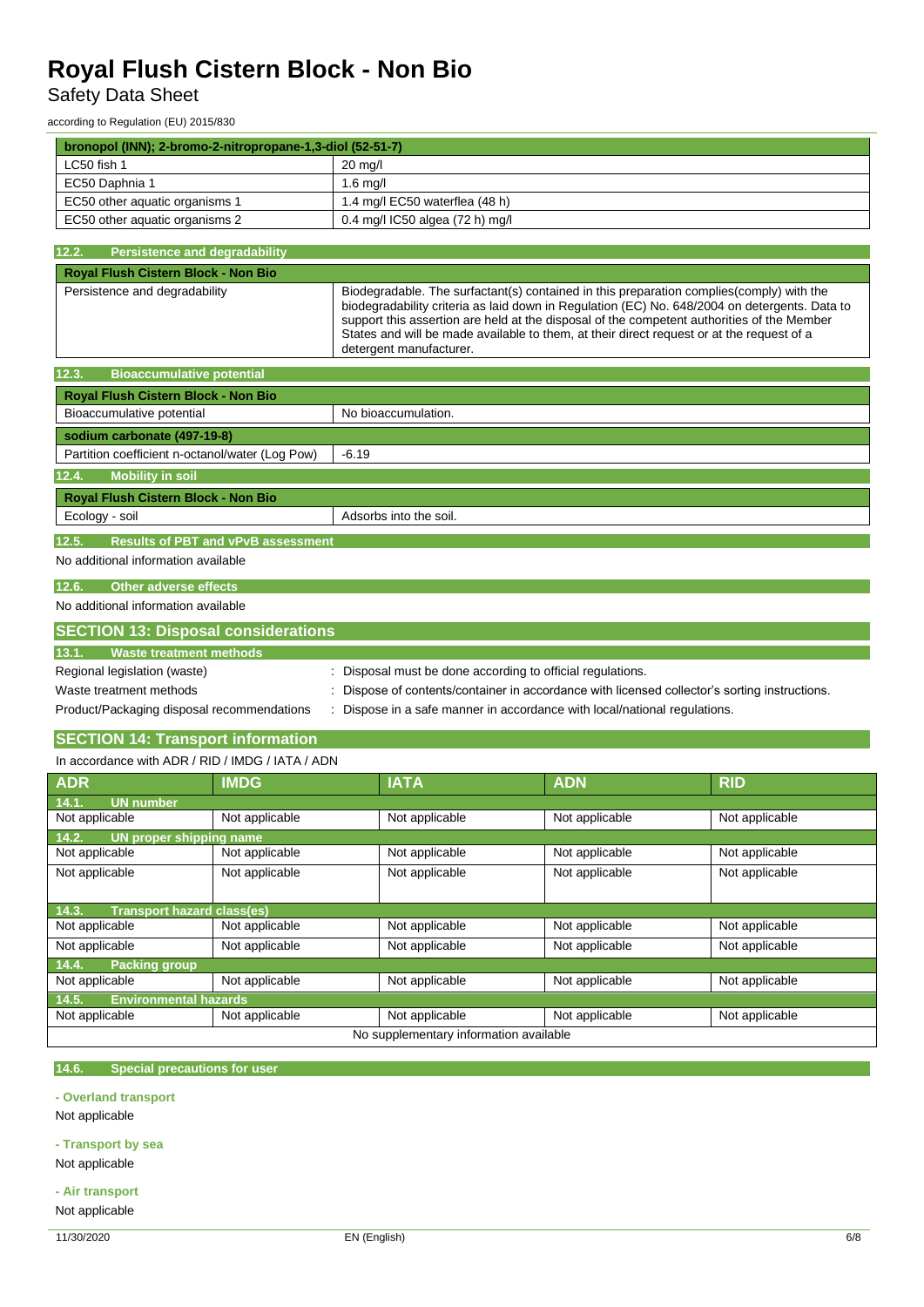Safety Data Sheet

according to Regulation (EU) 2015/830

**- Inland waterway transport**

Not applicable

**- Rail transport**

Not applicable

**14.7. Transport in bulk according to Annex II of Marpol and the IBC Code**

Not applicable

# **SECTION 15: Regulatory information**

**15.1. Safety, health and environmental regulations/legislation specific for the substance or mixture**

## **15.1.1. EU-Regulations**

| The following restrictions are applicable according to Annex XVII of the REACH Regulation (EC) No 1907/2006:                                                                                                                                                                                                                                                                                                       |                                                   |  |
|--------------------------------------------------------------------------------------------------------------------------------------------------------------------------------------------------------------------------------------------------------------------------------------------------------------------------------------------------------------------------------------------------------------------|---------------------------------------------------|--|
| 3(a) Substances or mixtures fulfilling the criteria for any of the following hazard classes or<br>categories set out in Annex I to Regulation (EC) No 1272/2008: Hazard classes 2.1 to 2.4,<br>2.6 and 2.7, 2.8 types A and B, 2.9, 2.10, 2.12, 2.13 categories 1 and 2, 2.14 categories 1<br>and 2, 2.15 types A to F                                                                                             | $(R)$ -p-mentha-1,8-diene; d-limonene; eucalyptol |  |
| 3(b) Substances or mixtures fulfilling the criteria for any of the following hazard classes or<br>categories set out in Annex I to Regulation (EC) No 1272/2008: Hazard classes 3.1 to 3.6.<br>3.7 adverse effects on sexual function and fertility or on development, 3.8 effects other than<br>narcotic effects, 3.9 and 3.10                                                                                    | $(R)$ -p-mentha-1,8-diene; d-limonene; eucalyptol |  |
| 3(c) Substances or mixtures fulfilling the criteria for any of the following hazard classes or<br>categories set out in Annex I to Regulation (EC) No 1272/2008: Hazard class 4.1                                                                                                                                                                                                                                  | $(R)$ -p-mentha-1,8-diene; d-limonene             |  |
| 40. Substances classified as flammable gases category 1 or 2, flammable liquids categories<br>1, 2 or 3, flammable solids category 1 or 2, substances and mixtures which, in contact with<br>water, emit flammable gases, category 1, 2 or 3, pyrophoric liquids category 1 or pyrophoric<br>solids category 1, regardless of whether they appear in Part 3 of Annex VI to Regulation<br>(EC) No 1272/2008 or not. | $(R)$ -p-mentha-1,8-diene; d-limonene; eucalyptol |  |

Contains no substance on the REACH candidate list

Contains no REACH Annex XIV substances

Allergenic fragrances > 0,01%:

Limonene **Citral** citronellol

Detergent Regulation (648/2004/EC): Labelling of contents:

| Component           | %       |
|---------------------|---------|
| anionic surfactants | 15-<30% |
| perfumes            |         |
| <b>LIMONENE</b>     |         |
| <b>CITRAL</b>       |         |
| CITRONELLOL         |         |

#### **15.1.2. National regulations**

No additional information available

### **15.2. Chemical safety assessment**

No chemical safety assessment has been carried out

## **SECTION 16: Other information**

Abbreviations and acronyms:

| <b>ADN</b>   | European Agreement concerning the International Carriage of Dangerous Goods by Inland Waterways   |     |
|--------------|---------------------------------------------------------------------------------------------------|-----|
| <b>ADR</b>   | European Agreement concerning the International Carriage of Dangerous Goods by Road               |     |
| <b>CLP</b>   | Classification Labelling Packaging Regulation; Regulation (EC) No 1272/2008                       |     |
| <b>EC50</b>  | Median effective concentration                                                                    |     |
| <b>IATA</b>  | International Air Transport Association                                                           |     |
| <b>IMDG</b>  | International Maritime Dangerous Goods                                                            |     |
| <b>LC50</b>  | Median lethal concentration                                                                       |     |
| LD50         | Median lethal dose                                                                                |     |
| <b>PBT</b>   | Persistent Bioaccumulative Toxic                                                                  |     |
| <b>RID</b>   | Regulations concerning the International Carriage of Dangerous Goods by Rail                      |     |
| <b>REACH</b> | Registration, Evaluation, Authorisation and Restriction of Chemicals Regulation (EC) No 1907/2006 |     |
| vPvB         | Very Persistent and Very Bioaccumulative                                                          |     |
| 11/30/2020   | EN (English)                                                                                      | 7/8 |